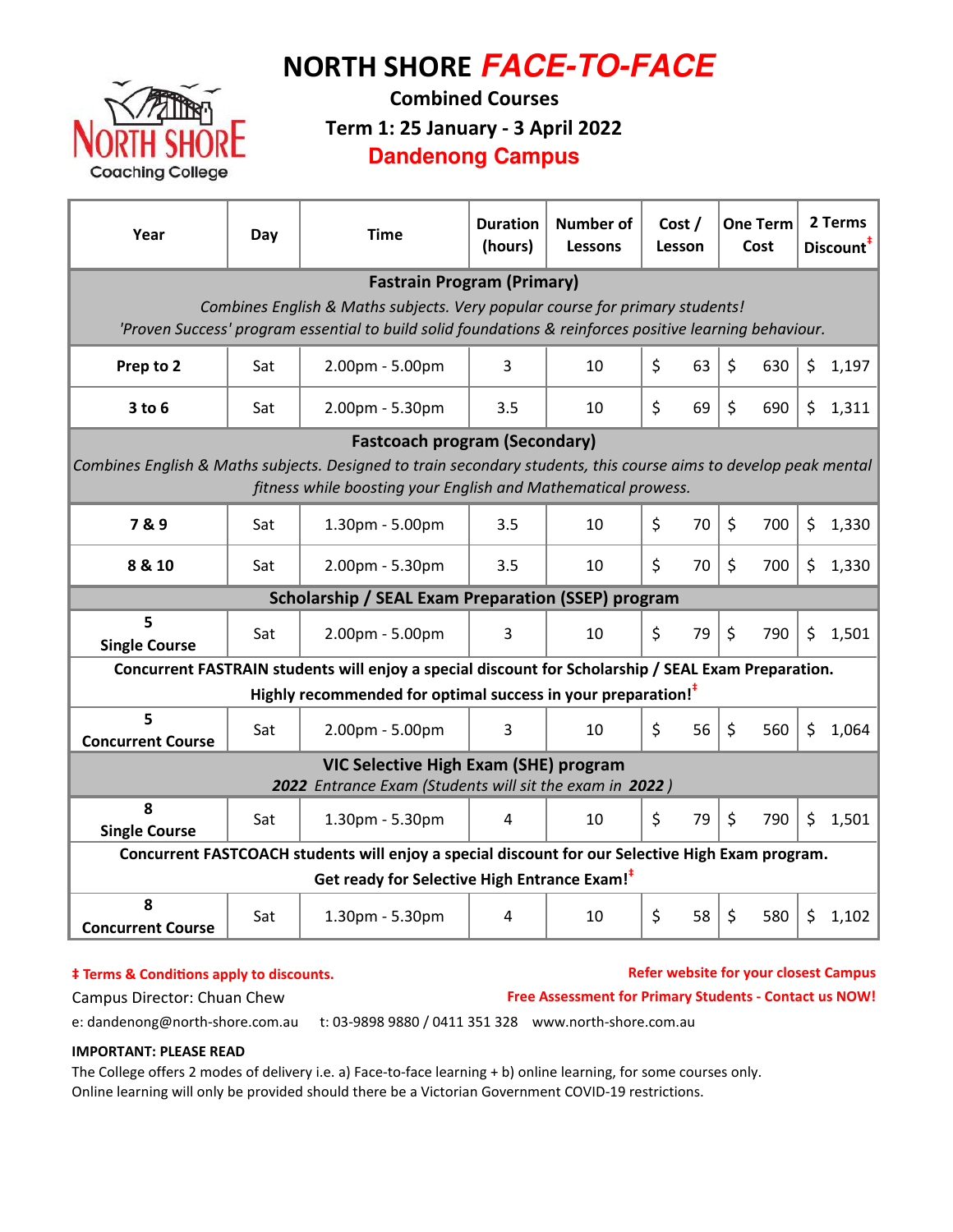## NORTH SHORE **FACE-TO-FACE**



Single Subjects Term 1: 25 January - 3 April 2022 **Dandenong Campus**

| Year                            | <b>Subject</b>                                                            | Day | <b>Time</b>     | <b>Duration</b><br>(Hours) | <b>Number</b><br>of Lessons | Cost /<br>Lesson | <b>One Term</b><br>Cost | 2 Terms<br>Discount <sup>#</sup> |       |  |  |
|---------------------------------|---------------------------------------------------------------------------|-----|-----------------|----------------------------|-----------------------------|------------------|-------------------------|----------------------------------|-------|--|--|
| <b>Primary (Prep to Year 6)</b> |                                                                           |     |                 |                            |                             |                  |                         |                                  |       |  |  |
| Prep to 2                       | <b>English</b>                                                            | Sat | 3.30pm - 5.00pm | 1.5                        | 10                          | \$<br>49         | $\zeta$<br>490          | \$                               | 931   |  |  |
|                                 | <b>Maths / General Ability</b>                                            | Sat | 2.00pm - 3.30pm |                            |                             |                  |                         |                                  |       |  |  |
| $3$ to $6$                      | <b>English</b>                                                            | Sat | 3.30pm - 5.30pm | $\overline{2}$             | 10                          | \$<br>55         | \$<br>550               | \$                               | 1,045 |  |  |
|                                 | <b>Maths / General Ability</b>                                            | Sat | 2.00pm - 3.30pm | 1.5                        | 10                          | \$<br>51         | \$<br>510               | \$                               | 969   |  |  |
| Secondary (Year 7 to 10)        |                                                                           |     |                 |                            |                             |                  |                         |                                  |       |  |  |
| $\overline{\mathbf{z}}$         | <b>English</b><br>Sat                                                     |     | 3.30pm - 5.00pm | 1.5                        | 10                          | \$<br>51         | \$<br>510               | $\zeta$                          | 969   |  |  |
|                                 | Maths / Science                                                           | Sat | 1.30pm - 3.30pm | $\overline{2}$             | 10                          | \$<br>56         | \$<br>560               | \$                               | 1,064 |  |  |
|                                 | Includes bonus material - Selective High Trial Exams for English & Maths! |     |                 |                            |                             |                  |                         |                                  |       |  |  |
| 8 & 10                          | <b>English</b>                                                            | Sat | 2.00pm - 3.30pm | 1.5                        | 10                          | \$<br>51         | \$<br>510               | \$                               | 969   |  |  |
|                                 | Maths / Science (8 only)                                                  | Sat | 3.30pm - 5.30pm | $\overline{2}$             | 10                          | \$<br>56         | \$<br>560               | \$                               | 1,064 |  |  |
| 9                               | <b>English</b>                                                            | Sat | 3.30pm - 5.00pm | 1.5                        | 10                          | \$<br>51         | \$<br>510               | \$                               | 969   |  |  |
|                                 | <b>Maths</b>                                                              | Sat | 1.30pm - 3.30pm | 2                          | 10                          | \$<br>56         | \$<br>560               | \$                               | 1,064 |  |  |

### $‡$  Terms & Conditions apply to discounts.

Campus Director: Chuan Chew Free Assessment for Primary Students - Contact us NOW! Refer website for your closest Campus

e: dandenong@north-shore.com.au t: 03-9898 9880 / 0411 351 328 www.north-shore.com.au

### IMPORTANT: PLEASE READ

The College offers 2 modes of delivery i.e. a) Face-to-face learning + b) online learning, for some courses only. Online learning will only be provided should there be a Victorian Government COVID-19 restrictions.